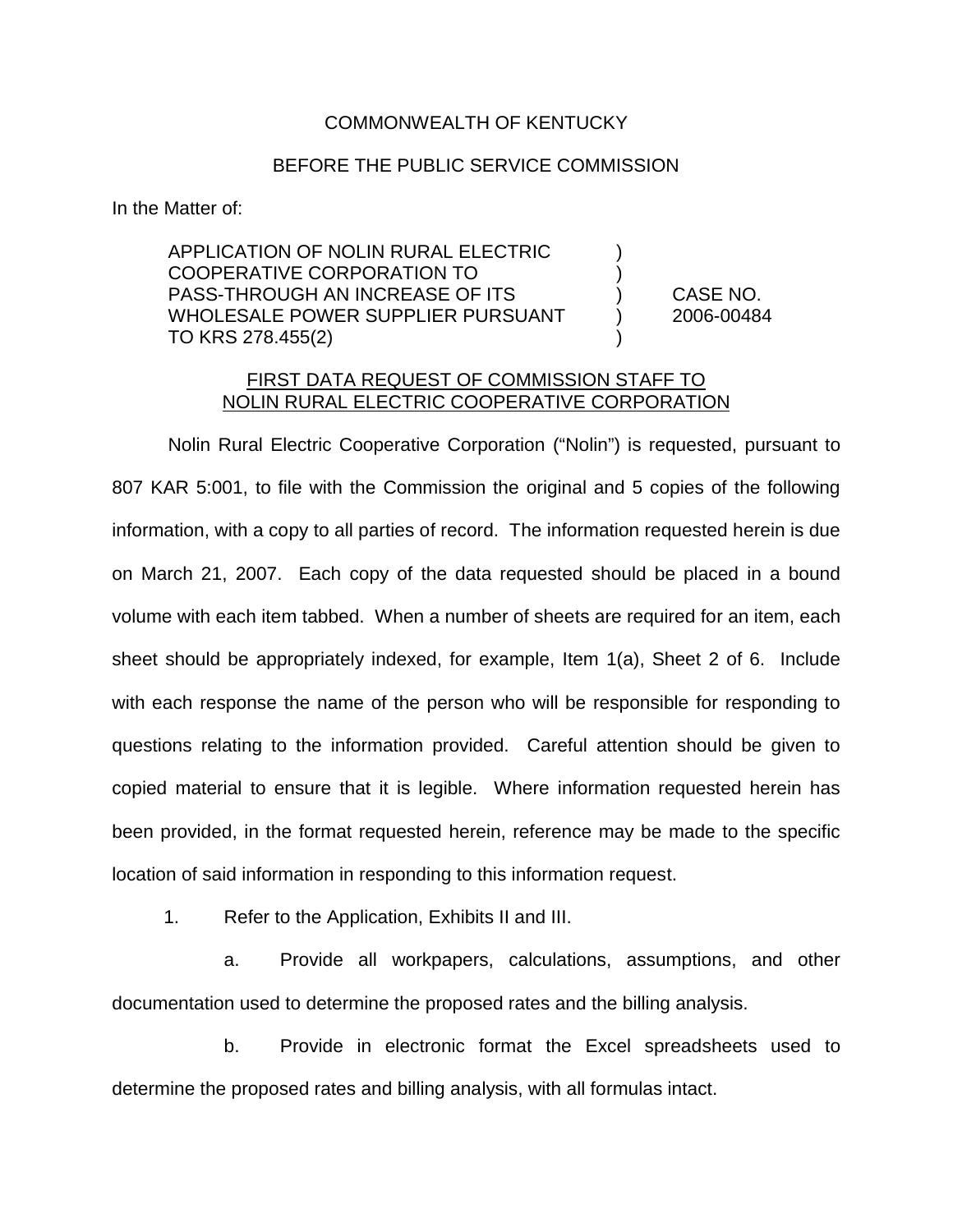2. KRS 278.455(2) provides that a distribution cooperative may change its rates to reflect a change in the rate of its wholesale supplier if the effects of an increase or decrease are allocated to each class and within each tariff on a proportional basis that will result in no change in the rate design currently in effect. 807 KAR 5:007, Section 2(2), provides that the distribution cooperative shall file an analysis demonstrating that the rate change does not change the rate design currently in effect and the revenue change has been allocated to each class and within each tariff on a proportional basis. In the cover letter to its Application, Nolin states:

In each instance, the retail rates for a particular class have been developed in a manner that is consistent with the method proposed by EKPC. The proposed rate design structure at retail does not change the rate design currently in effect and is consistent with the rate design methodology used at wholesale.

a. For each retail Rate Schedule listed in Exhibit II of the Application, identify the corresponding wholesale Rate Schedule of East Kentucky Power Cooperative, Inc.

b. Would Nolin agree that KRS 278.455(2) and 807 KAR 5:007, Section 2(2), require that increases or decreases in rates from the wholesale supplier must be allocated to each retail class and within each retail tariff on a proportional basis? Explain the response.

c. Would Nolin agree that KRS 278.455(2) and 807 KAR 5:007, Section 2(2), require that the retail rate change does not change the retail rate design currently in effect? Explain the response.

3. Refer to Exhibit III of the Application.